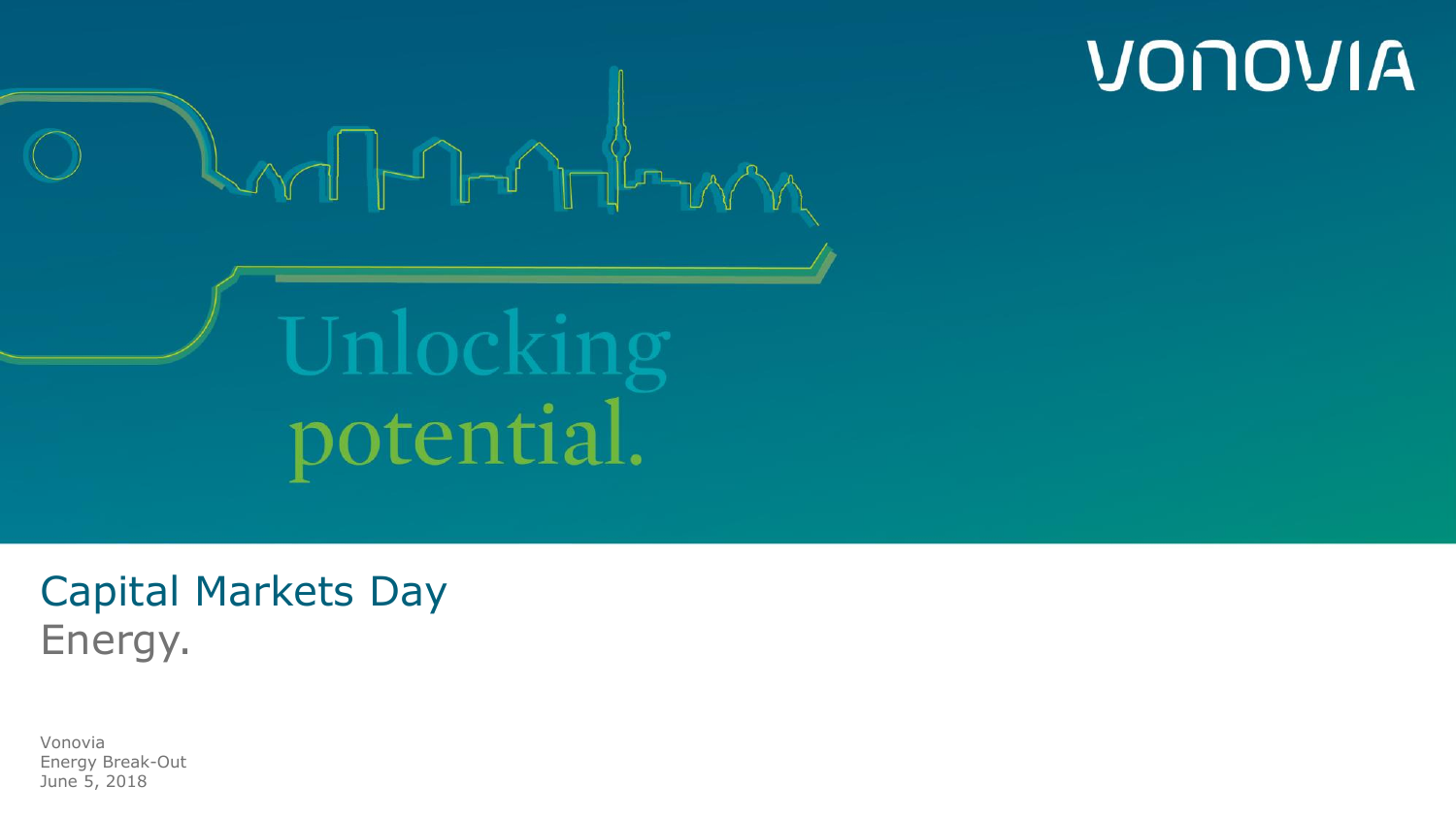### Value-add – Overview



Yesterday's innovations are customers' daily routine today

- $\sum$ Increasing customer satisfaction by offering additional housing-related services
- Optimum control of processes and costs







**Smart** Metering: 80.000 households







Electromobility and car sharing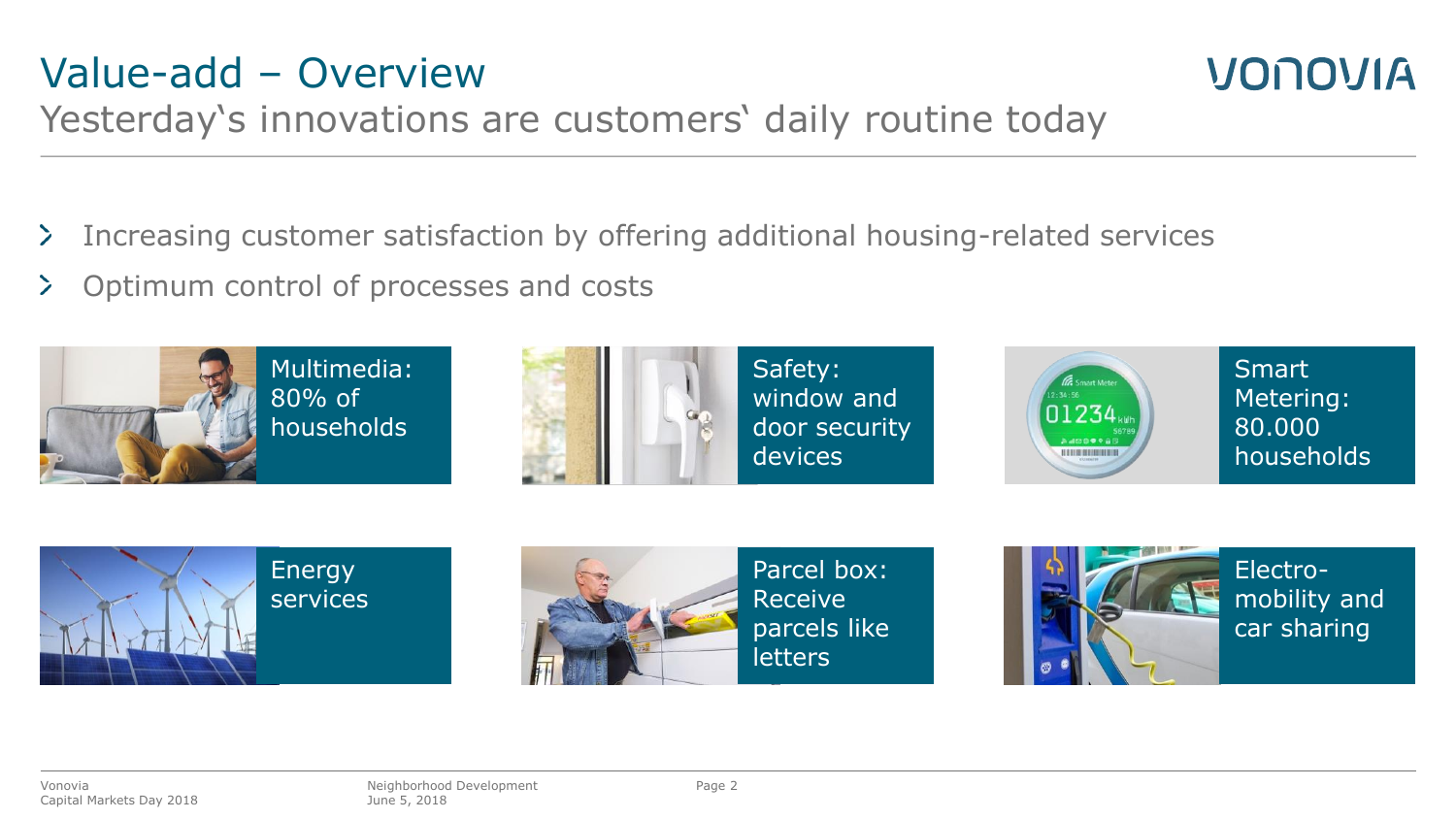## Value-add – Method



## Proven concept for extension implementation

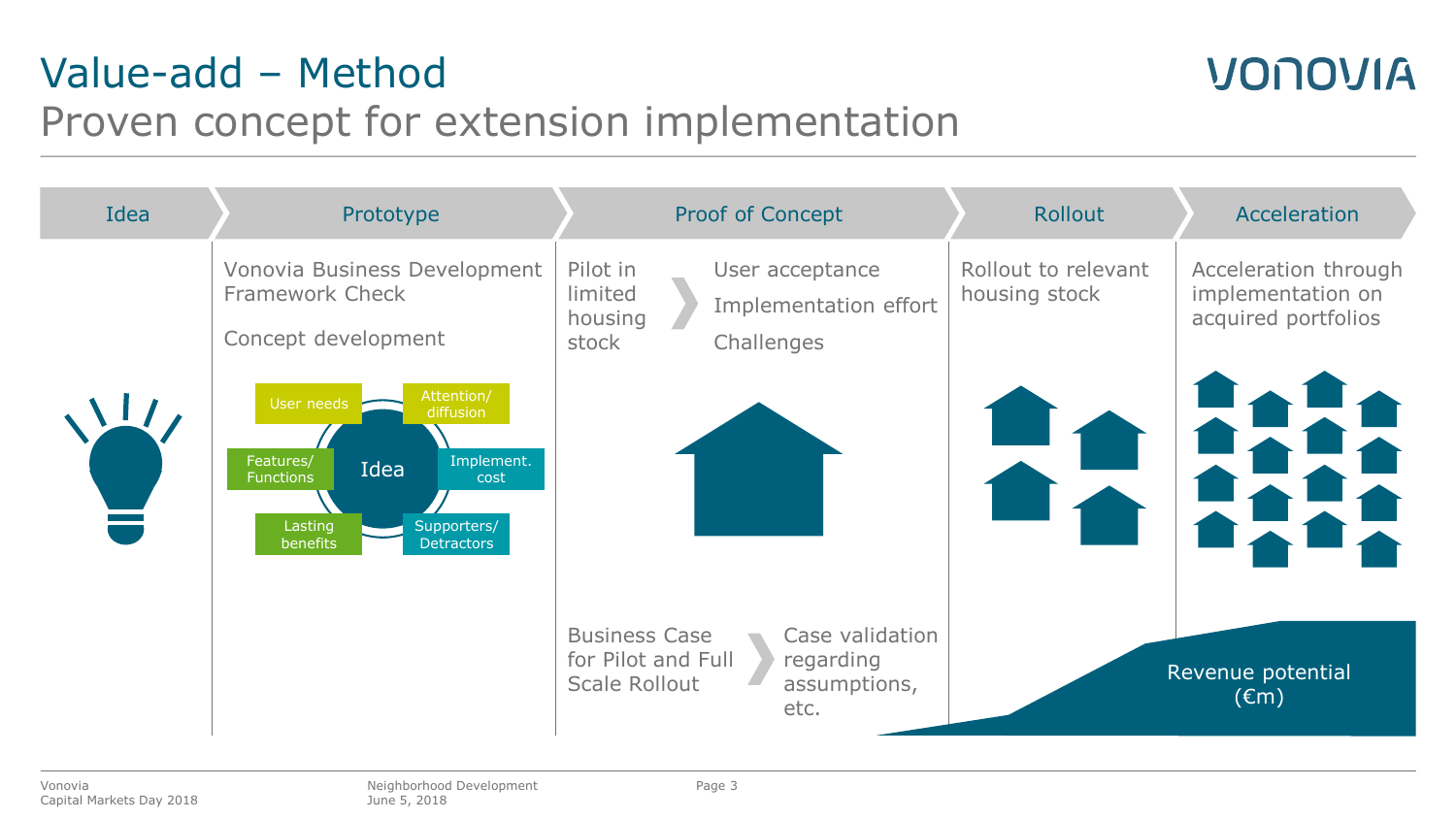## Energy – Vision



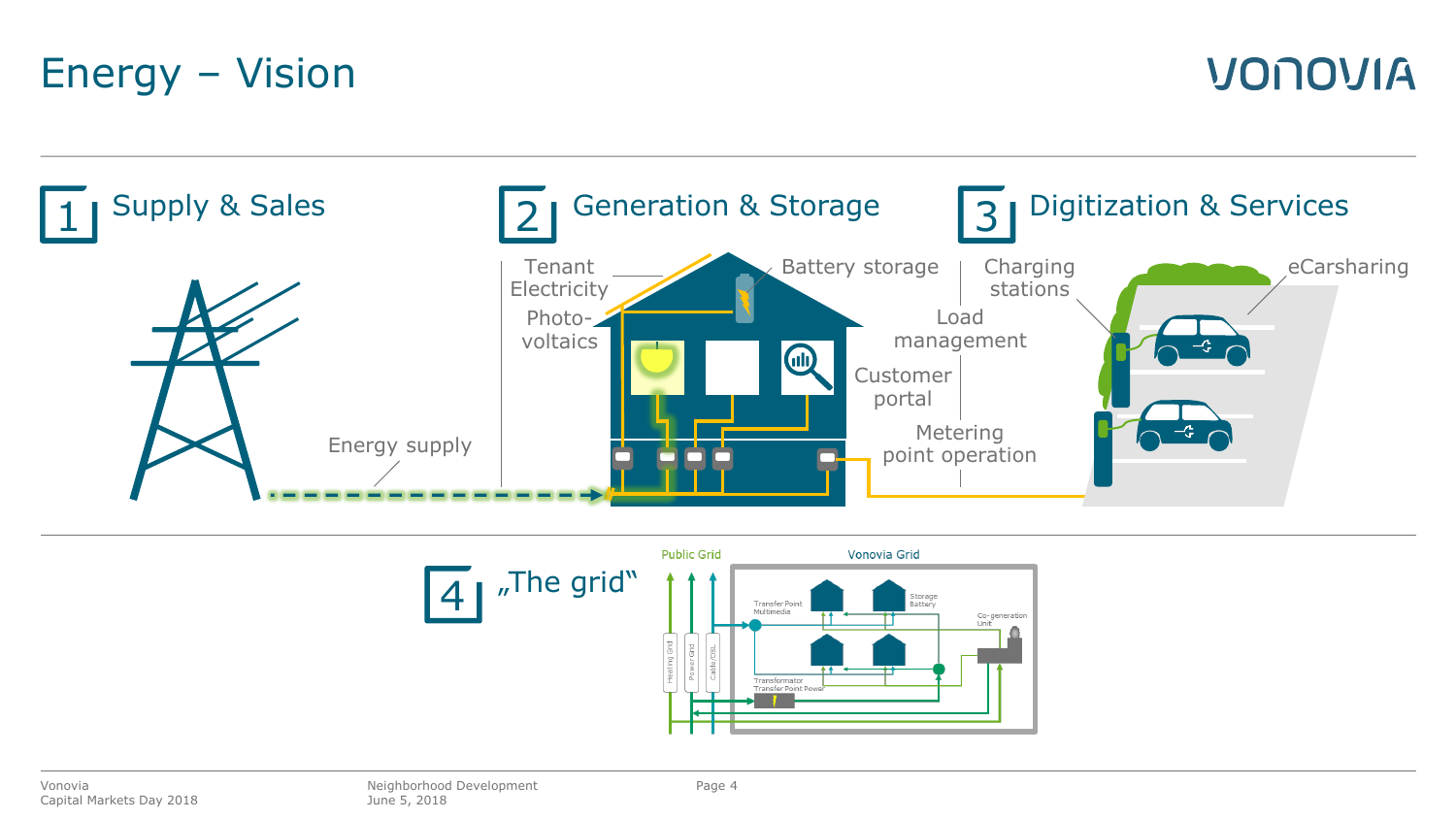## 1 | Energy Supply Rollout overview

## VONOVIA

- $\geq$ Vonovia manages about 370,000 apartments with about 1 million tenants nationwide
- $\sum$ Established customer relationship is used to provide additional services to tenants



#### 1. New tenants

- Compared to established utilities, we are able to use our unique point-of-sales for energy contracts: TIMING is key
- > Furthermore, given the established customer relationship and available data, no cost-to-acquire accrue: PROCESS is key
- > Advantages:
	- Comfortable contract conclusion
	- > Cheaper than basic supply (Grundversorgung)
	- > Green certificates (Grünstrom)
	- > 12 months contract term
	- > Change driven customers are not our target group

#### 2. Existing tenants

Customized campaigns to address existing tenants

#### 3. Common-area power

Supply based on what is economically most feasible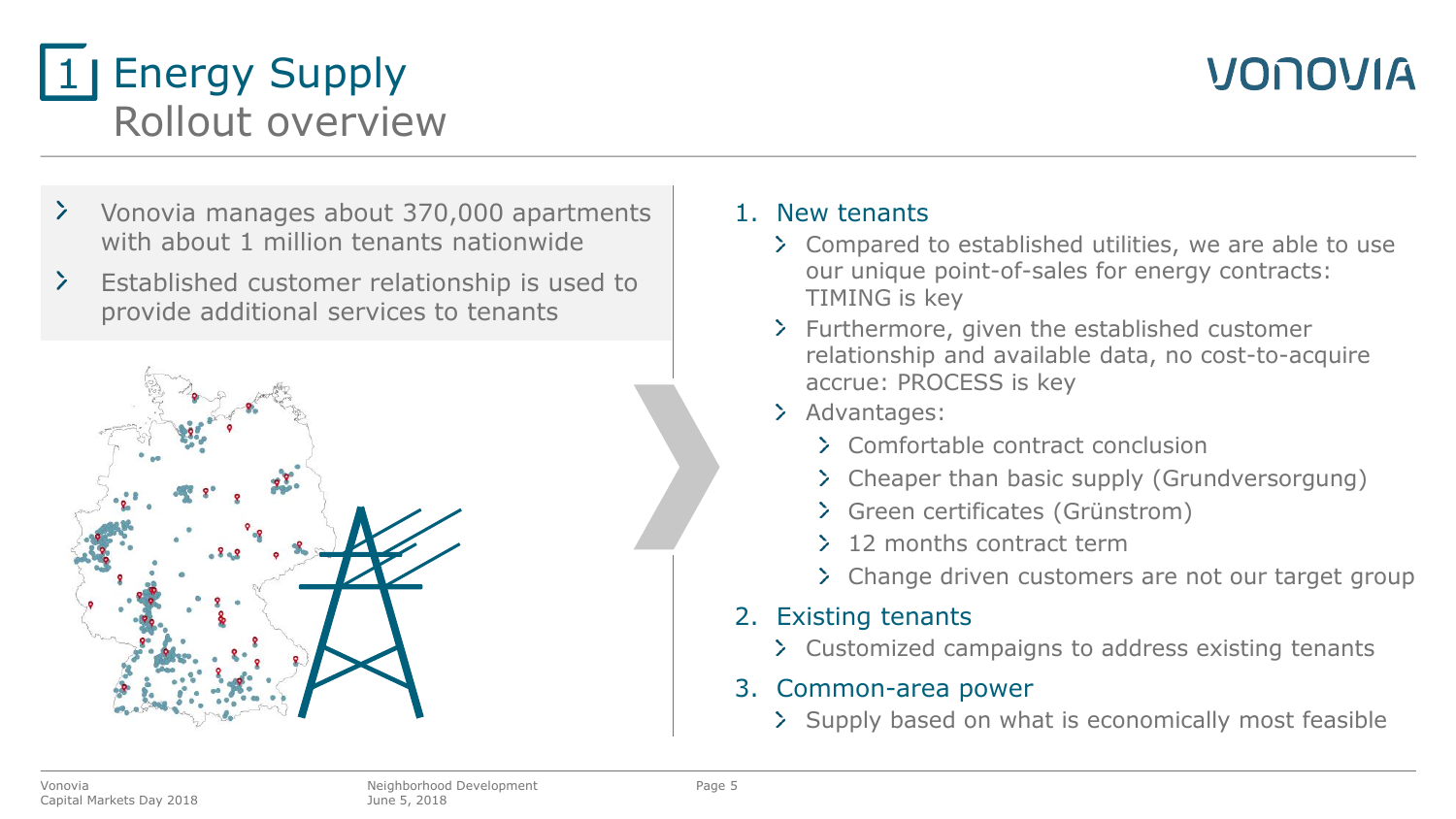## 1 | Energy Supply Unique selling proposition – Timing and process



> Conclusion of energy contract at the same time is the rental contract: Unique pointof-sales compared to established utilities

- Comfortable contract conclusion with no additional paperwork compared to signing an energy contract with an other utility
- > No cost-to-acquire for Vonovia compared to often more than € 100 per customer for other competitive utilities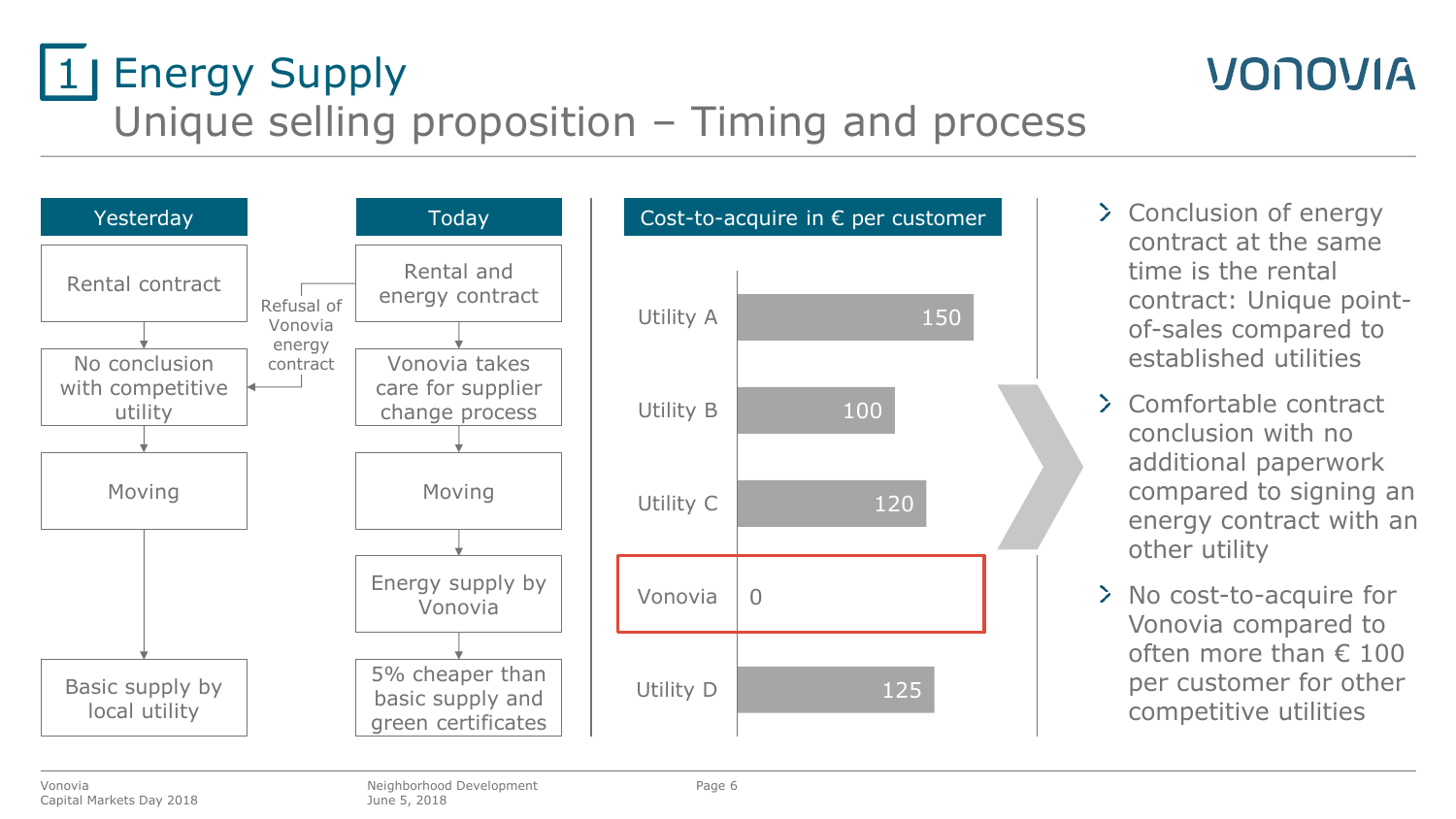## 1 | Energy Supply How are we selling energy?

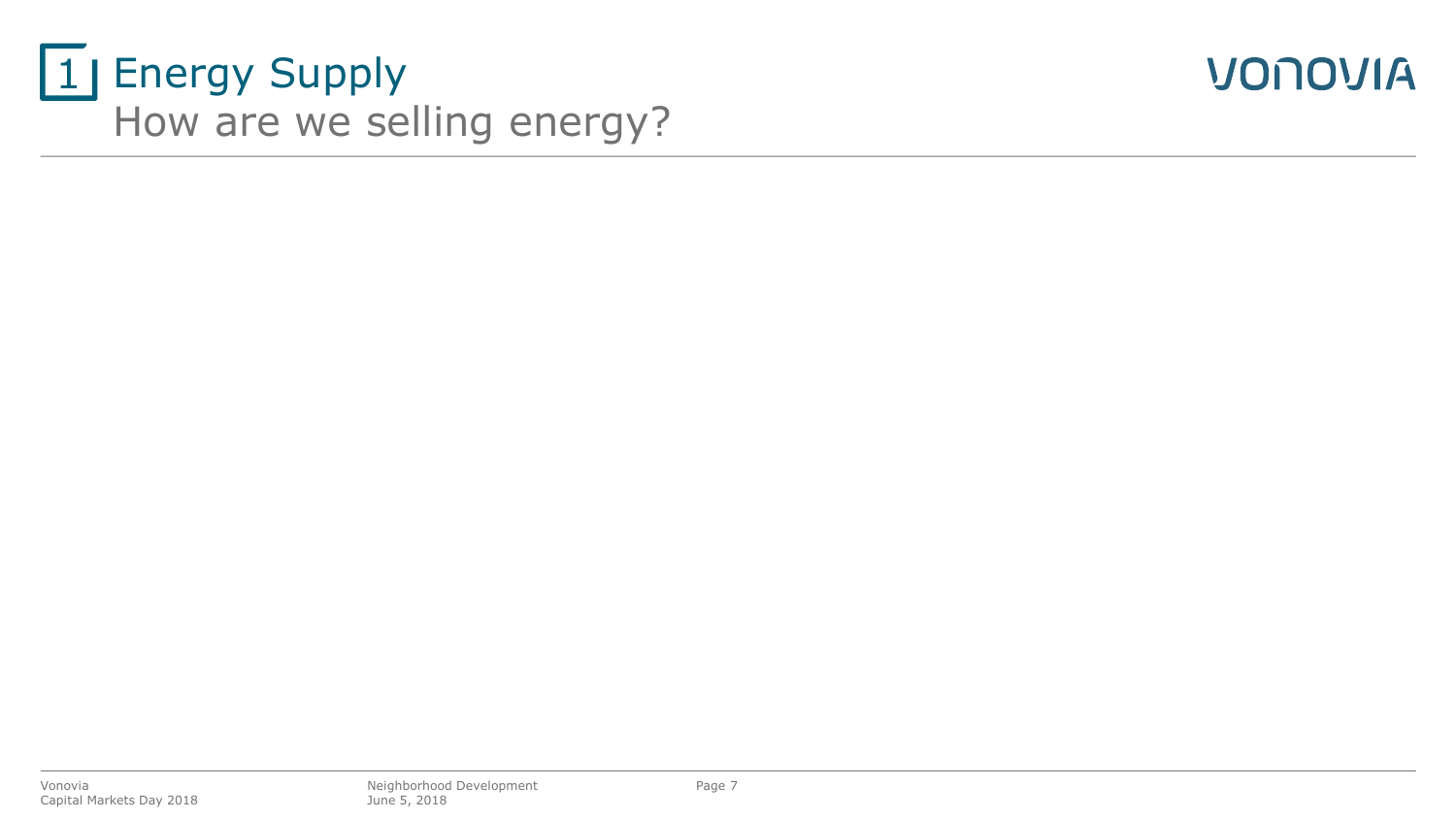#### 1 | Energy Supply VONOVIA Electricity and gas supply for our tenants – Yesterday

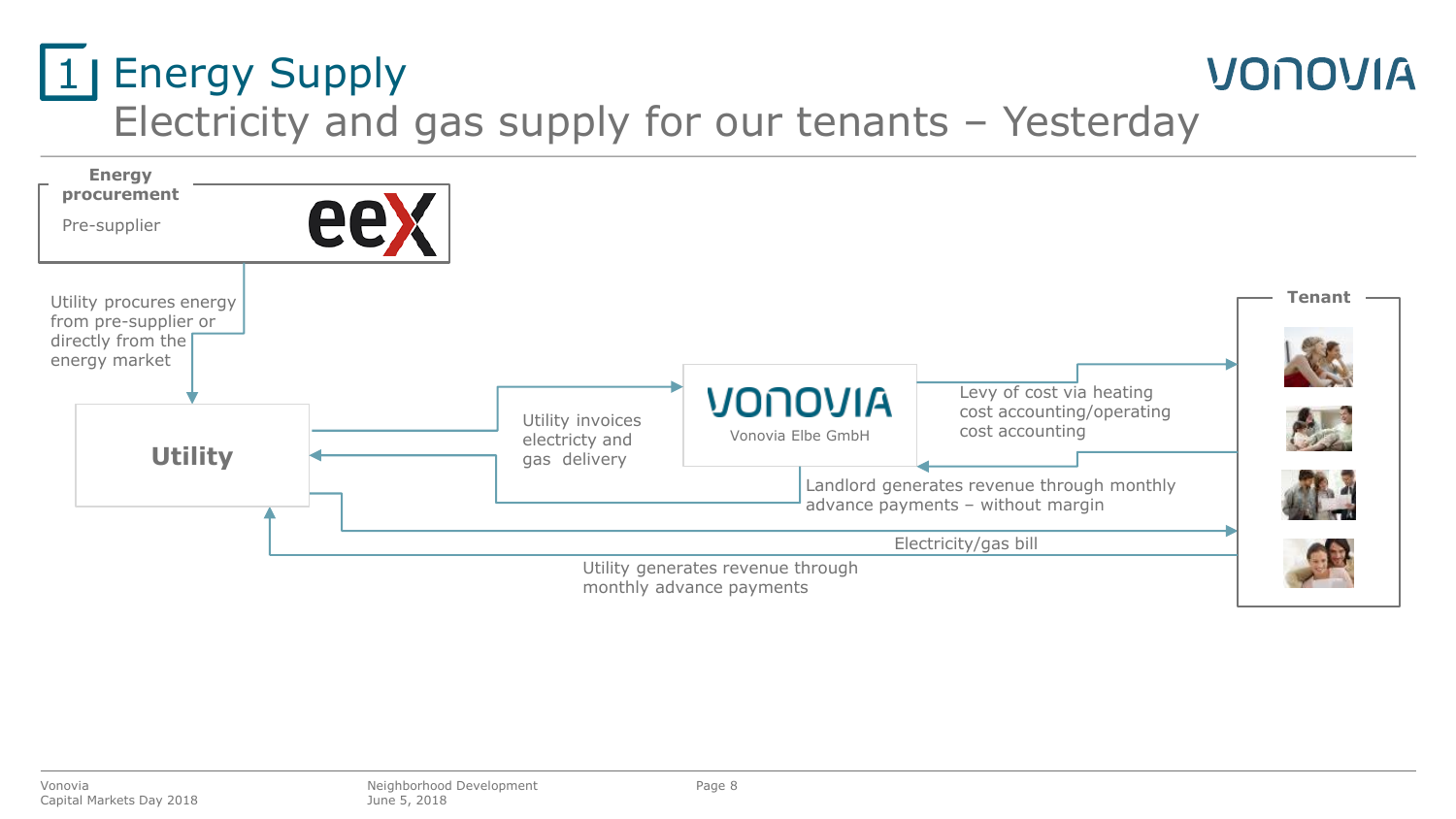## 1 | Energy Supply Electricity and gas supply for our tenants – Today

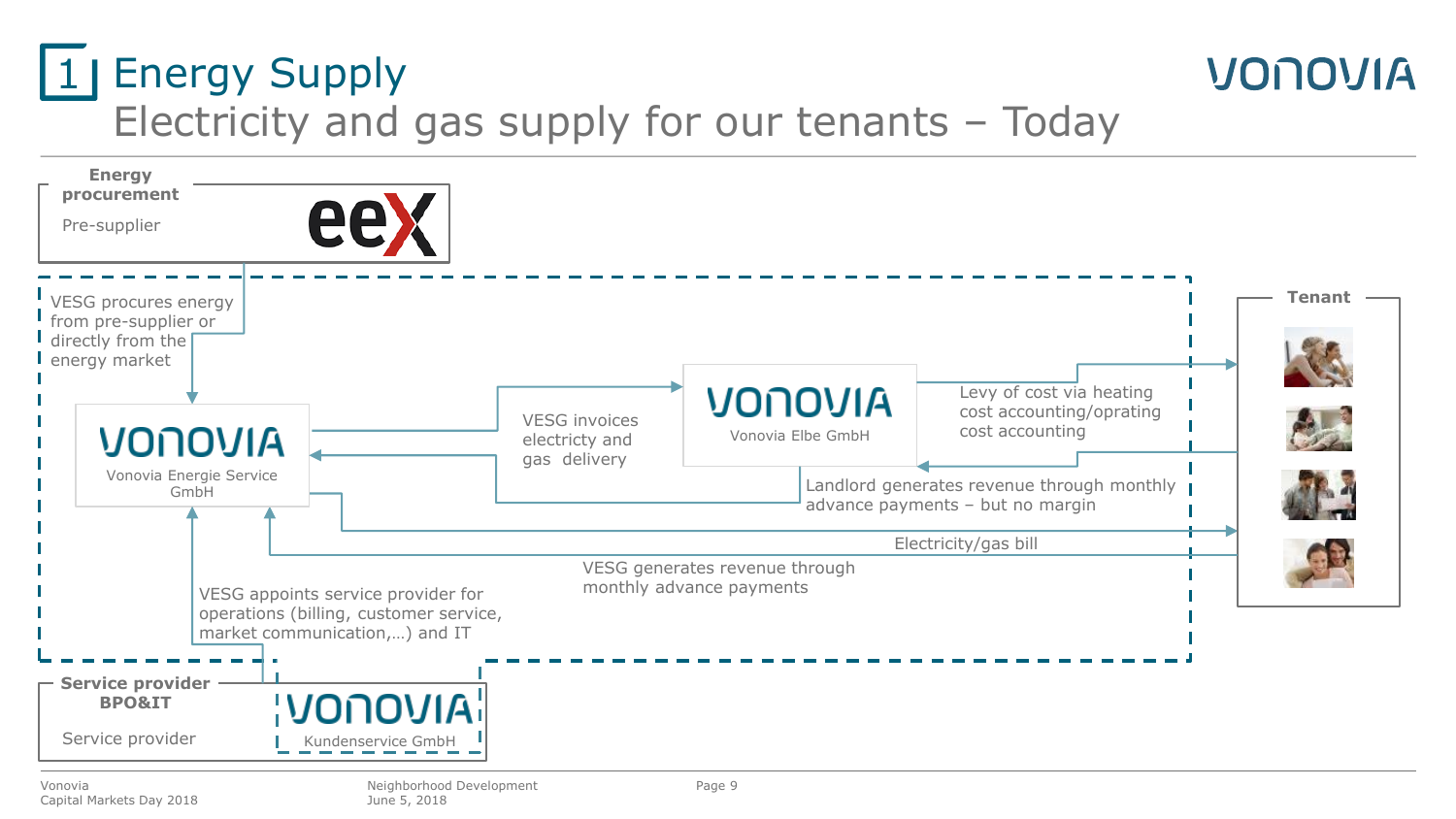# 2 | Generation & Storage



## Photovoltaics and tenant electricity – Overview

- Vonovia manages about 370,000 apartments  $\geq$ in about 50,000 buildings
- $\sum$ Use of our assets to generate additional revenue



#### **Photovoltaics**

- > Installing solar power systems on rooftops of suitable buildings
- > Generating additional revenue from photovoltaics installed on rooftops due to feeding generated electricity in the public grid and receiving remuneration (EEG)
- > Target: "Vonovia 1,000 roofs per year programme"
	- > About 11,000 suitable roofs in total
	- $\ge$  Result: ~270 MWp installed
	- $\geq$  Energy generated:  $\sim$ 250 GWh per year

#### Tenant electricity models

- Selling of electricity generated on rooftops directly to tenants in respective buildings
- > Additional income compared to simple photovoltaics through lower grid cost and additional compensation payments
- > Marketing and field sales required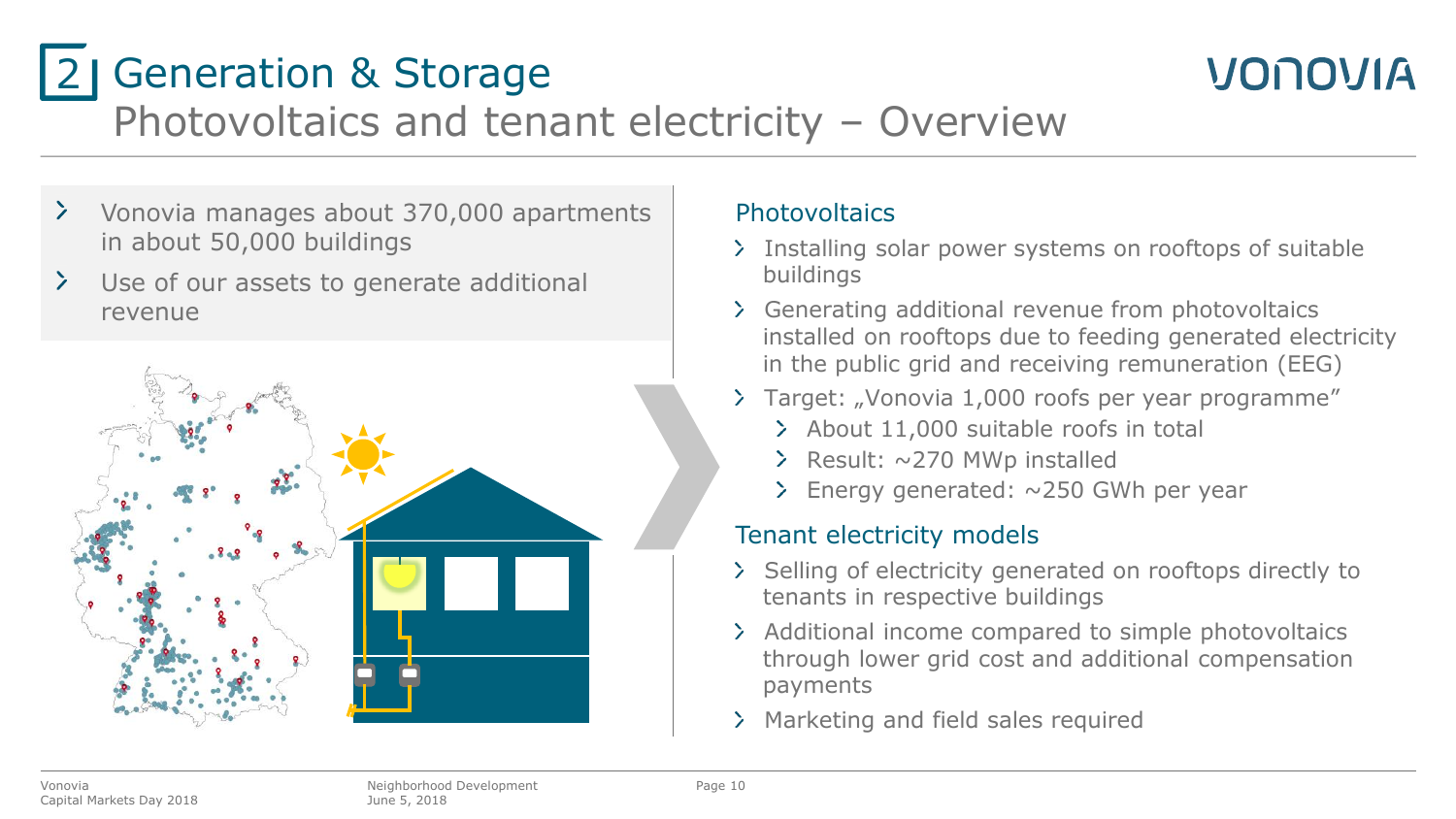## 2 | Generation & Storage Photovoltaics projects

## VONOVIA

#### Photovoltaics – Proof of Concept



- Installation of photovoltaic systems in Dresden on more than 240 roofs in 2017
- $\sum$ Currently about 500 roofs with photovoltaics in operation



Digital identification of suitable buildings by matching geographical data with existing solar cadastrals

#### Tenant electricity models – Idea



> Total electricity generated by the photovoltaic system is fed in the public grid



- Electricity generated with the installed photovoltaic system is directly consumed by the tenants – only surplus is fed in the public grid
- > Photovoltaic is considered for all new Vonovia buildings in planning phase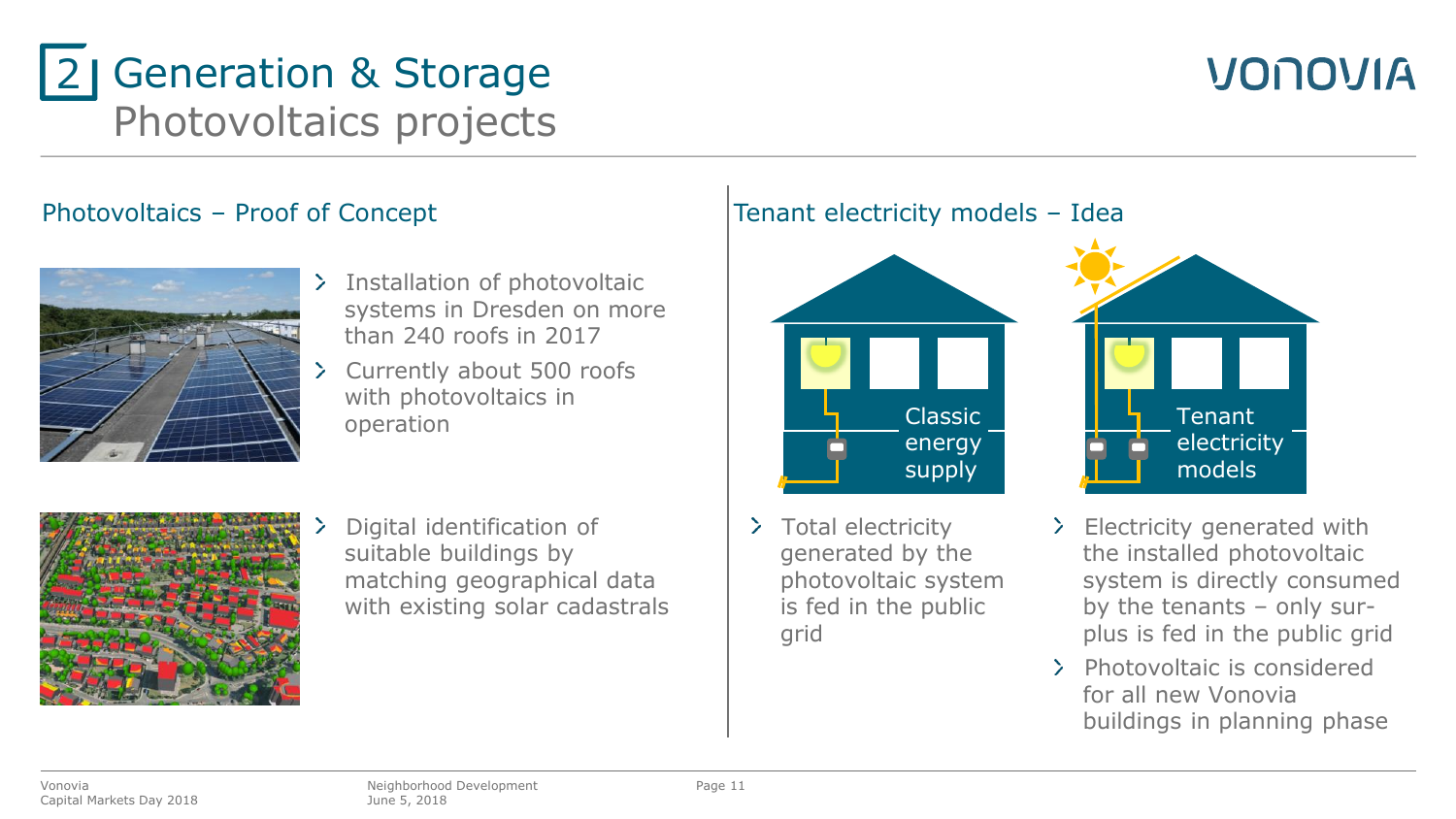## 3 | Digitization & Services eMobility and Carsharing – Overview



- $\sum$ Besides 370,000 apartments in about 50,000 buildings, Vonovia manages about 90,000 parking lots
- $\sum$ Use of our assets to generate additional revenue





#### eMobility

- > eMobility requires:
	- > Reliable/exclusive parking space
	- Charging infrastructure
	- > Flectric vehicle

#### Carsharing

- > Tenant rents apartment
- $\lambda$  Tenant rents garage
- Tenant rents kitchen
- $\lambda$  Tenant rents ...
- > Tenant rents car

#### Vonovia as full-service provider for all tenants' needs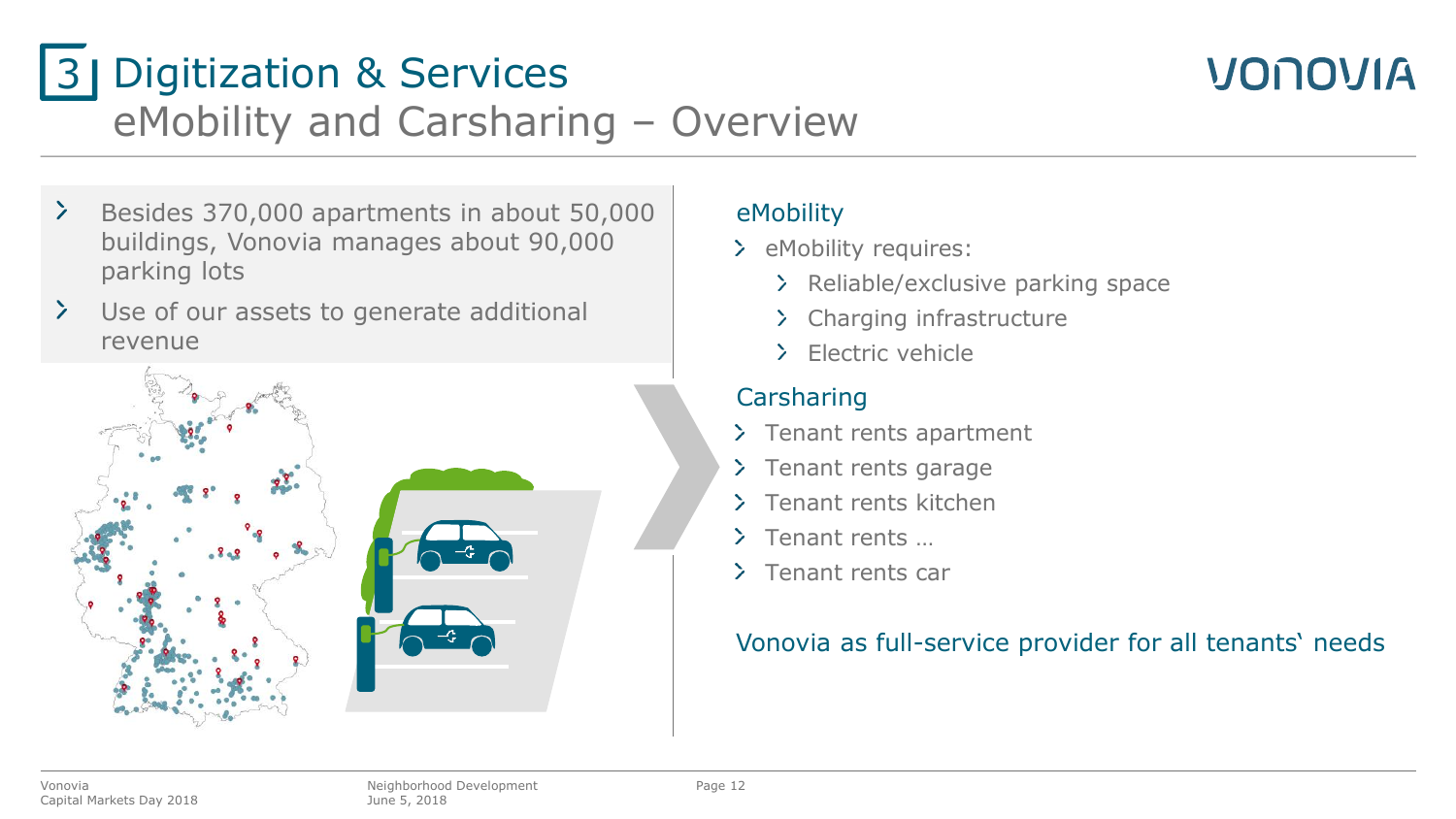## 3 | Digitization & Services eMobility – Active implementation in specific projects

#### Streetscooter on the road



Since 2017 four Streetscooters have been used as craftsmen cars in Dresden and Berlin

#### Planning the construction of approx. 40 charging stations



Participation in the nationwide "promotional campaign" Realization of the charging stations planed for 2018

#### Charging infrastructure for new Vonovia headquarters

VONOVIA



Planning and construction of 18 charging points at new Vonovia headquarter

#### Vonovia supports the "Energiewende" with the integration of e-mobility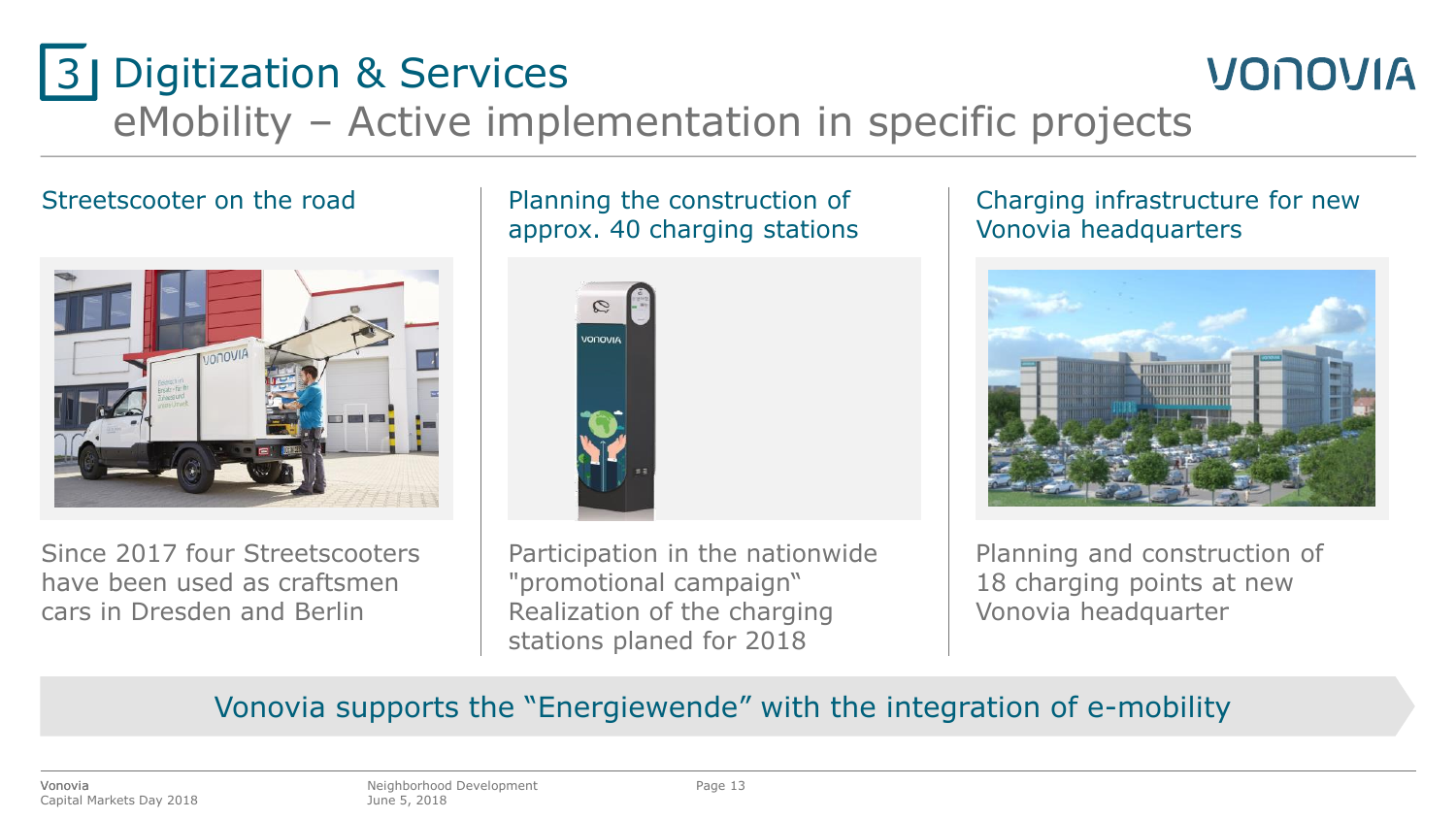## 3 | Digitization & Services Carsharing – From a Buyer's to a Rental Market

#### Rental Apartments **Rental Kitchens** Carsharing



Apartments are increasingly not purchased any more people rent



Additionally, Vonovia already offers kitchens and bathrooms for rent



VONOVIA

(E-)cars, (e-)bikes, (e-)scooters are the next step to expand the "Vonovia-Rental-Portfolio" 2018 will start the first carsharingpilot projects at almost 20 locations

#### From renting apartments and kitchens to renting mobility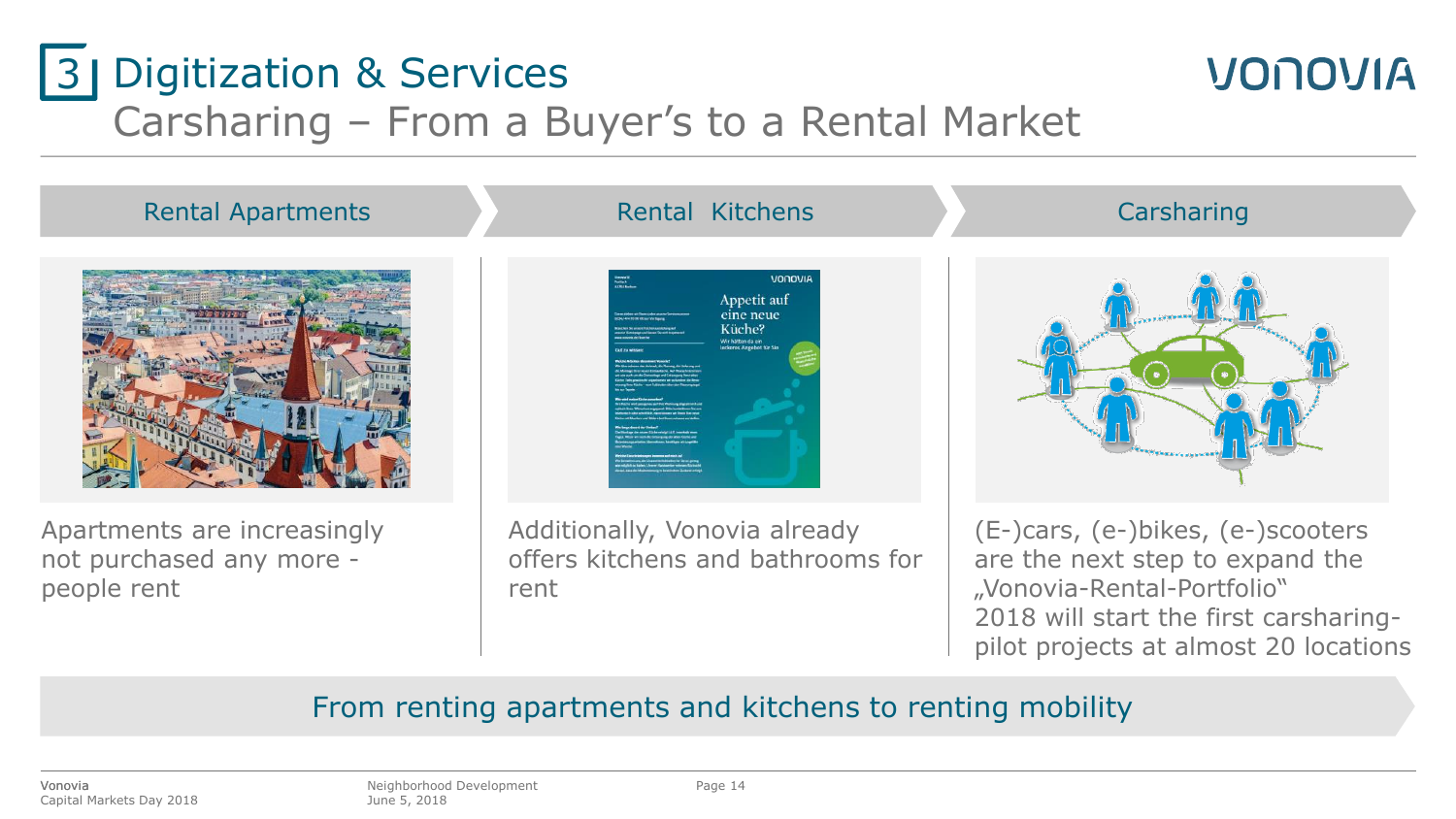Grid Infrastructure in Accomodations – Idea 4

- $\sum$ Vonovia manages about 50,000 buildings, which are often clustered in neighborhoods
- $\sum$ Construction of new assets for autonomous neighborhood supply



VONOVIA

Uncoupling of third parties: Autonomous district supply using own generation and distribution facilities



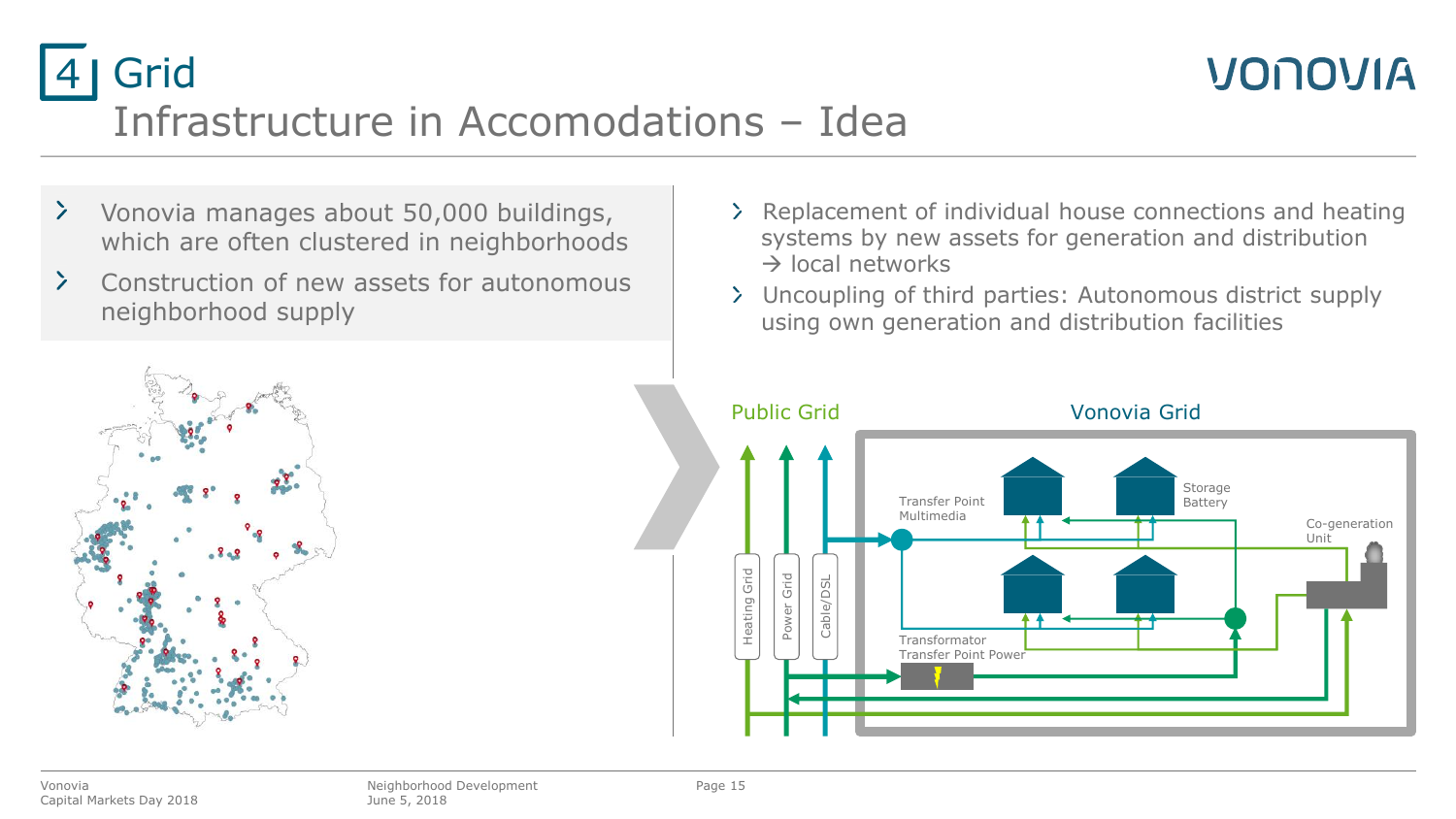#### Grid Example 4

## VONOVIA

#### **Today**

- Every building is supplied with its own heating  $\sum$ system
- $\sum$ Every building is connected to the electricity grid with its own house connection

#### $\rightarrow$  Grid cost paid to utilities



#### **Tomorrow**

- Supply of heat and power using a cogeneration unit  $\geq$ and local heat and electricity network
- One single substation for entire district  $\sum$
- $\rightarrow$  Lower grid cost

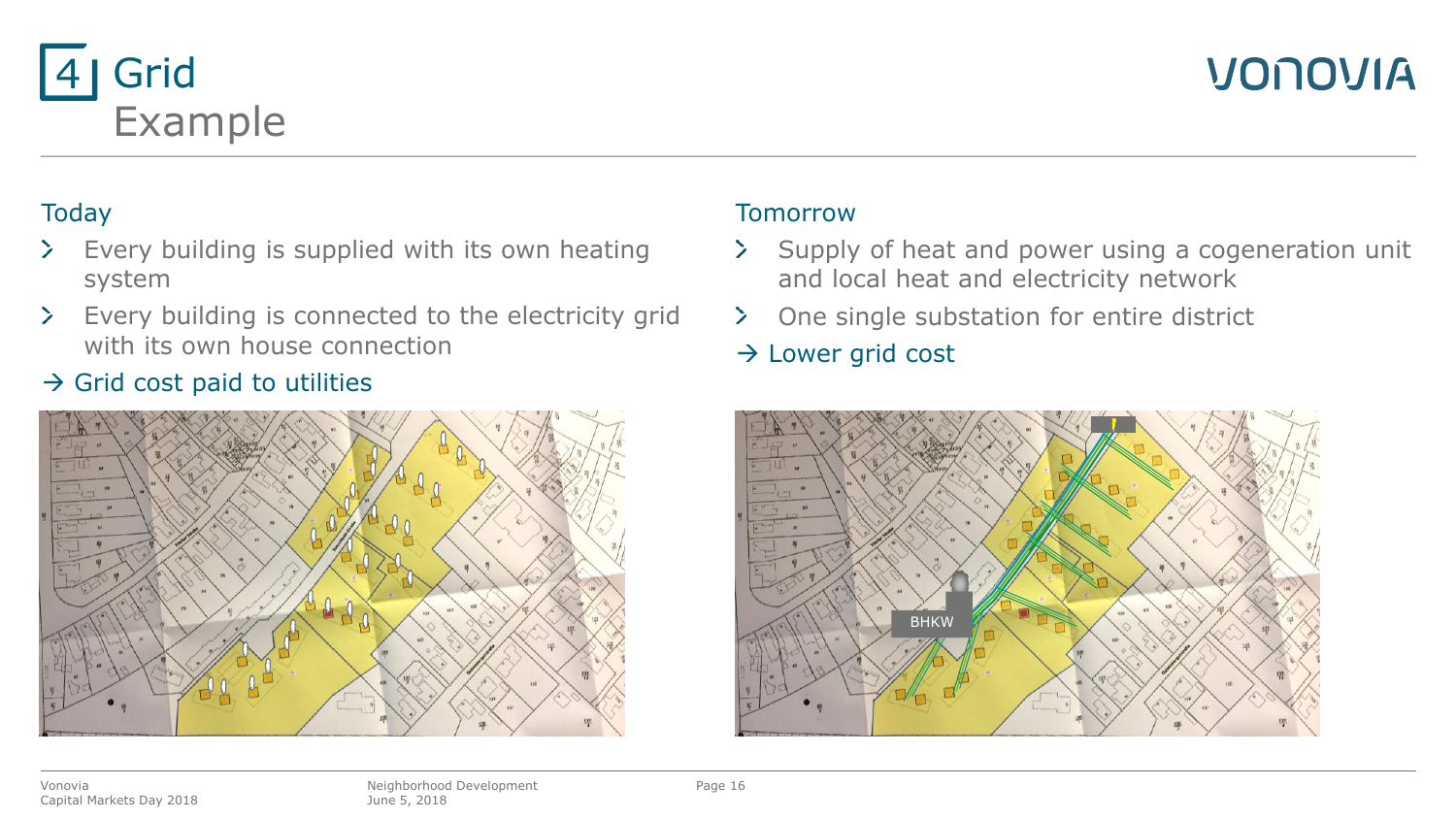## Energy – Vision



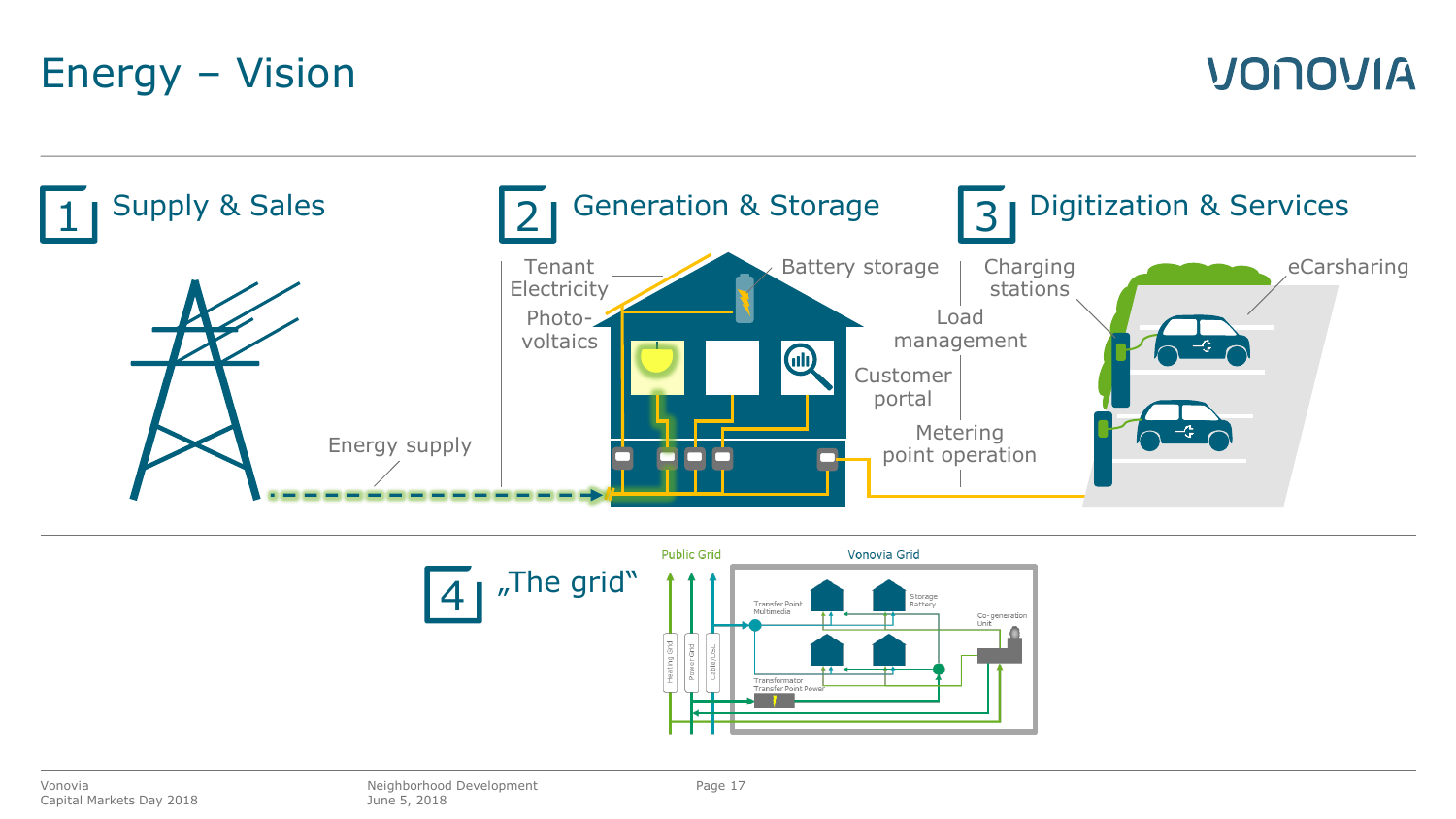### The new real estate dictionary

### **VONOVIA**



Vonovia Capital Markets Day 2018